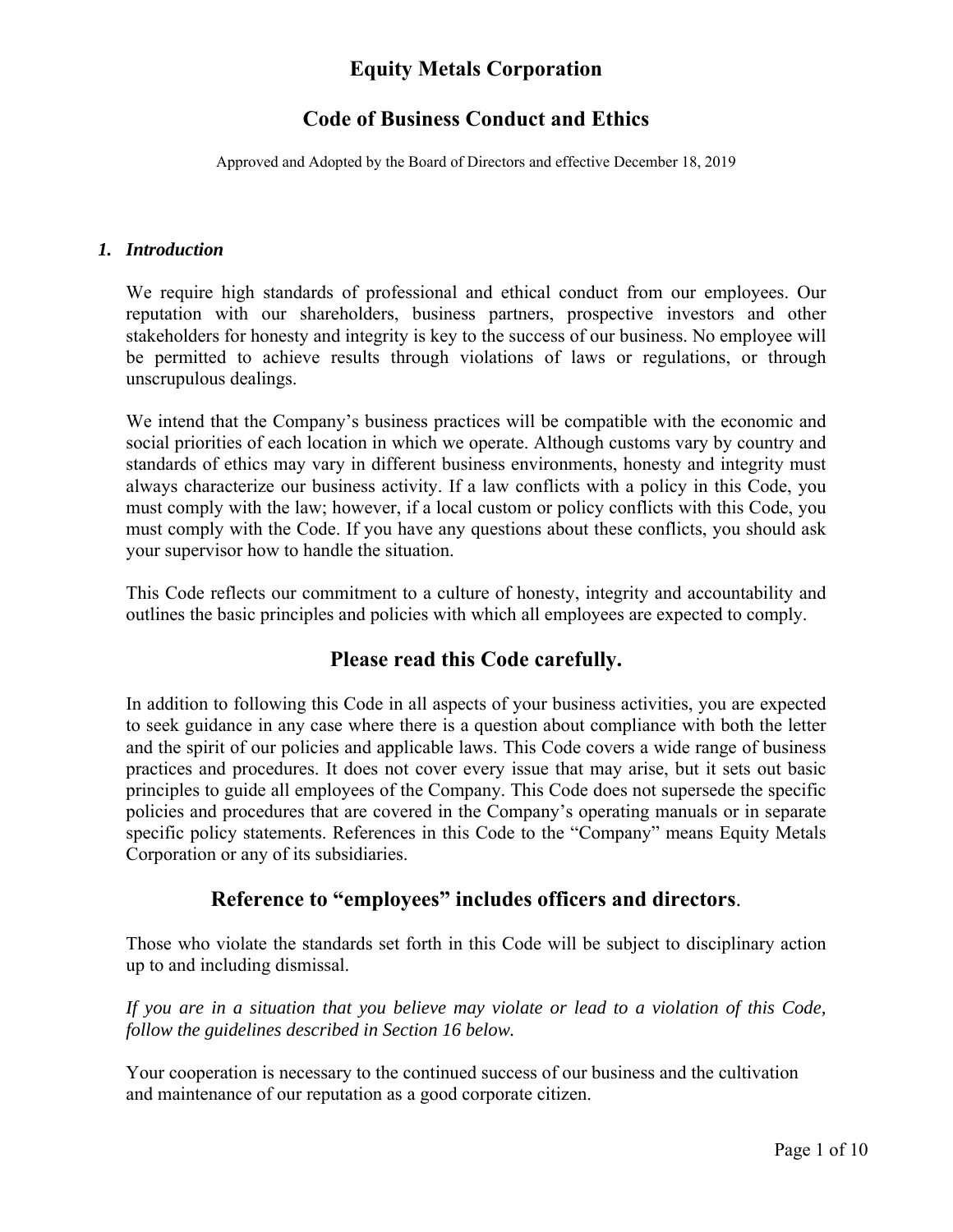### **Code of Business Conduct and Ethics**

Approved and Adopted by the Board of Directors and effective December 18, 2019

#### *2. Compliance With Laws, Rules And Regulations*

Compliance with the letter and spirit of all laws, rules and regulations applicable to our business is critical to our reputation and continued success. All employees must respect and obey the laws of the cities, provinces, states and countries in which we operate and avoid even the appearance of impropriety. Not all employees are expected to know the details of these laws, but it is important to know enough to determine when to seek advice from supervisors, managers or other appropriate personnel. The Company may hold information and training sessions to promote compliance with laws, rules and regulations, including insider trading laws.

#### *3. Conflicts Of Interest*

A conflict of interest occurs when an individual's private interest interferes, or appears to interfere, in any way with the interests of the Company. A conflict situation can arise when an employee takes actions or has interests that may make it difficult to perform his or her work for the Company objectively and effectively. Conflicts of interest also arise when an employee, or a member of his or her family, receives improper personal benefits as a result of his or her position in the Company. Loans to, or guarantees of obligations of, such persons are likely to pose conflicts of interest, as are transactions of any kind between the Company and any other organization in which you or any member of your family have an interest.

Activities that could give rise to conflicts of interest are prohibited unless specifically approved by the Board of Directors or the Audit Committee. It is not always easy to determine whether a conflict of interest exists, so any potential conflicts of interests should be reported immediately to your supervisor or the Company's general legal counsel.

#### *4. Corporate Opportunities*

Employees are prohibited from taking for themselves personally opportunities that arise through the use of corporate property, information or position and from using corporate property, information or position for personal gain. Employees are also prohibited from competing with the Company directly or indirectly. Employees owe a duty to the Company to advance the legitimate interests of the Company when the opportunity to do so arises.

#### *5. Confidentiality*

Employees must maintain the confidentiality of information entrusted to them by the Company or that otherwise comes into their possession in the course of their employment, except when disclosure is authorized or legally mandated. Employees may be required to execute a standard form confidentiality agreement upon starting employment or from time to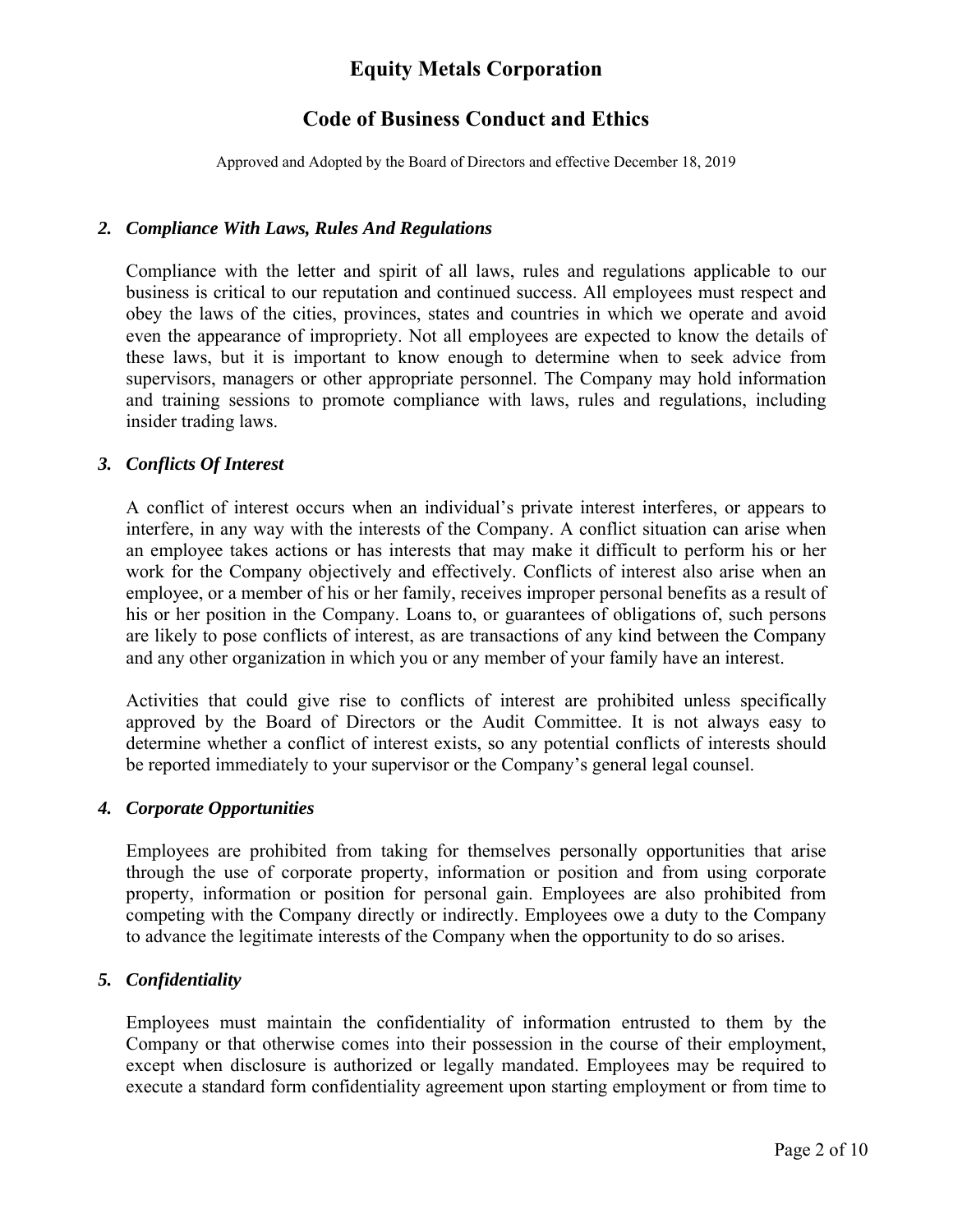# **Code of Business Conduct and Ethics**

Approved and Adopted by the Board of Directors and effective December 18, 2019

time during the course of employment. The obligation to preserve confidential information continues even after you leave the Company.

Confidential information includes all non-public information that may be of use to competitors, or harmful to the Company or its customers, if disclosed. It also includes information that suppliers and customers have entrusted to us.

#### *6. Protection And Proper Use Of Company Assets*

All employees should endeavor to protect the Company's assets and ensure their efficient use. Theft, carelessness and waste have a direct impact on the Company's profitability. Any suspected incidents of fraud or theft should be immediately reported for investigation.

Company assets, such as funds, products or computers, may only be used for legitimate business purposes or other purposes approved by management. Company assets may never be used for illegal purposes.

The obligation to protect Company assets includes proprietary information.

Proprietary information includes any information that is not generally known to the public or would be helpful to our competitors. Examples of proprietary information include intellectual property, such as trade secrets, patents, trademarks and copyrights, as well as business, marketing and service plans, engineering and manufacturing ideas, designs, databases, records, salary information and any unpublished financial data or reports. Unauthorized use or distribution of this information is a violation of Company policy. It may also be illegal and may result in civil and criminal penalties. The obligation to preserve proprietary information continues even after you leave the Company.

### *7. Fair Dealing*

We seek to outperform our competition fairly and honestly. We seek competitive advantages through superior performance, never through unethical or illegal business practices. Stealing proprietary information, possessing trade secret information obtained without the owner's consent or inducing the disclosures of proprietary information or trade secrets by past or present employees of other companies is prohibited. Each employee should endeavor to deal fairly with the Company's customers, suppliers, competitors and employees. No employee should take unfair advantage of anyone through illegal conduct, manipulation, concealment, abuse of privileged information, misrepresentation of material facts or any other unfairdealing practice.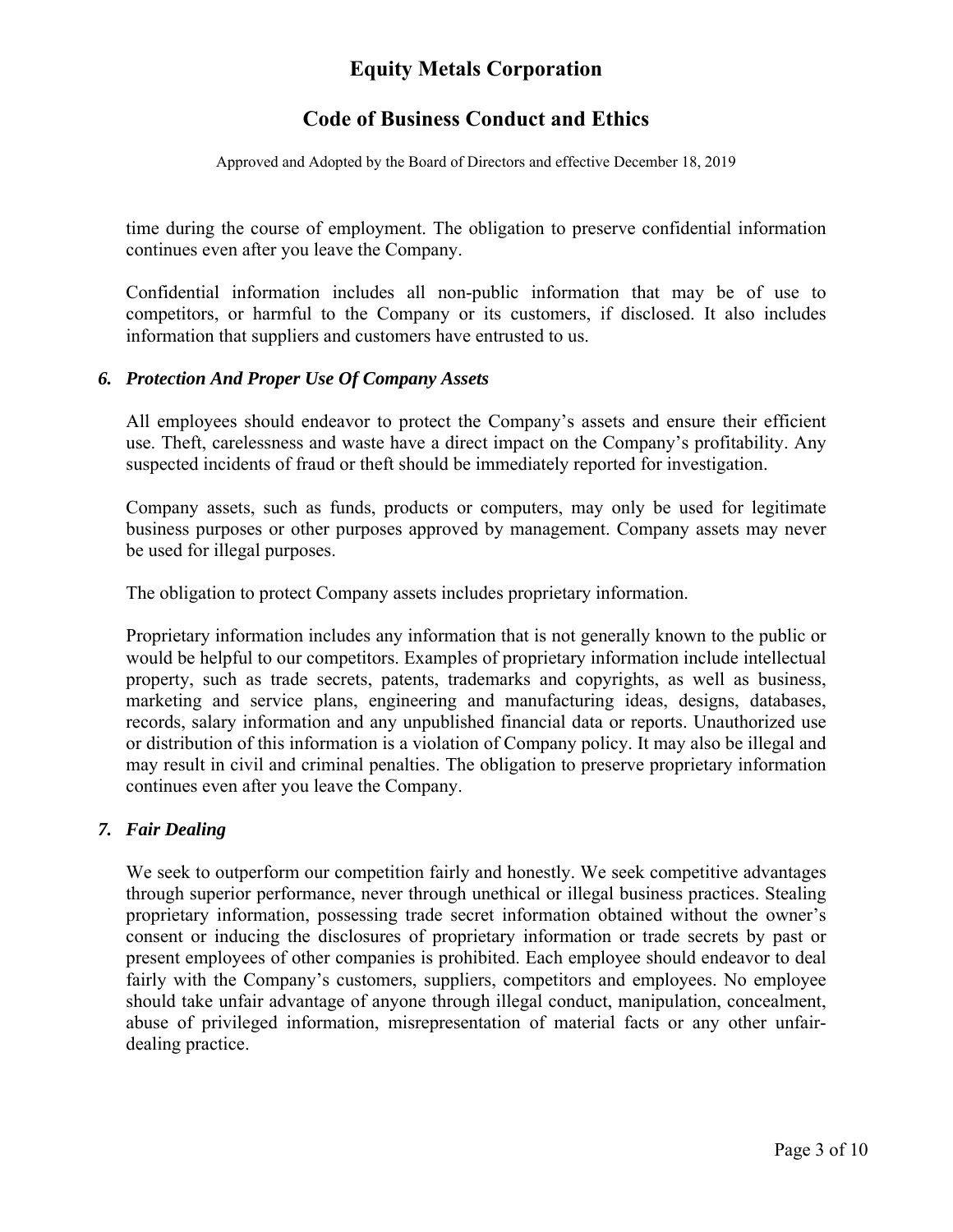# **Code of Business Conduct and Ethics**

Approved and Adopted by the Board of Directors and effective December 18, 2019

#### *8. Discrimination And Harassment*

We value the diversity of our employees and are committed to providing equal opportunity in all aspects of employment. Abusive, harassing or offensive conduct is unacceptable, whether verbal, physical or visual. Examples include derogatory comments based on racial or ethnic characteristics and unwelcome sexual advances. Employees are encouraged to speak out when a co-worker's conduct makes them uncomfortable, and to report harassment when it occurs.

### *9. Safety And Health*

We are all responsible for maintaining a safe and healthy workplace by following safety and health rules and practices. The Company is committed to keeping its workplaces free from hazards. Please report any accidents, injuries, unsafe equipment, practices or conditions immediately to a supervisor or other designated person. Threats or acts of violence or physical intimidation are prohibited.

In order to protect the safety of all employees, employees must report to work in condition to perform their duties and free from the influence of any substance that could prevent them from conducting work activities safely and effectively. The use of illegal drugs in the workplace is prohibited.

### *10. Financial Statements And Recordkeeping*

Honest and accurate recording and reporting of information is critical to our financial reporting and our ability to make responsible business decisions. The Company's accounting records are relied upon to produce reports for the Company's management, shareholders, creditors, governmental agencies and others. Our financial statements and the books and records on which they are based must truthfully and accurately reflect all corporate transactions and conform to all legal and accounting requirements and our system of internal controls. A separate Code of Ethical Conduct for Financial Managers forms part of this Code as Schedule "A".

All employees have a responsibility to ensure that the Company's records, including accounting records, do not contain any false or intentionally misleading entries. We do not permit intentional misclassification of transactions as to accounts, departments or accounting periods. All transactions must be supported by accurate documentation in reasonable detail and recorded in the proper account and in the proper accounting period.

All Company books, records, accounts and financial statements must be maintained in reasonable detail, must appropriately reflect Company transactions and must conform to both applicable legal requirements and the system of internal controls of the Company.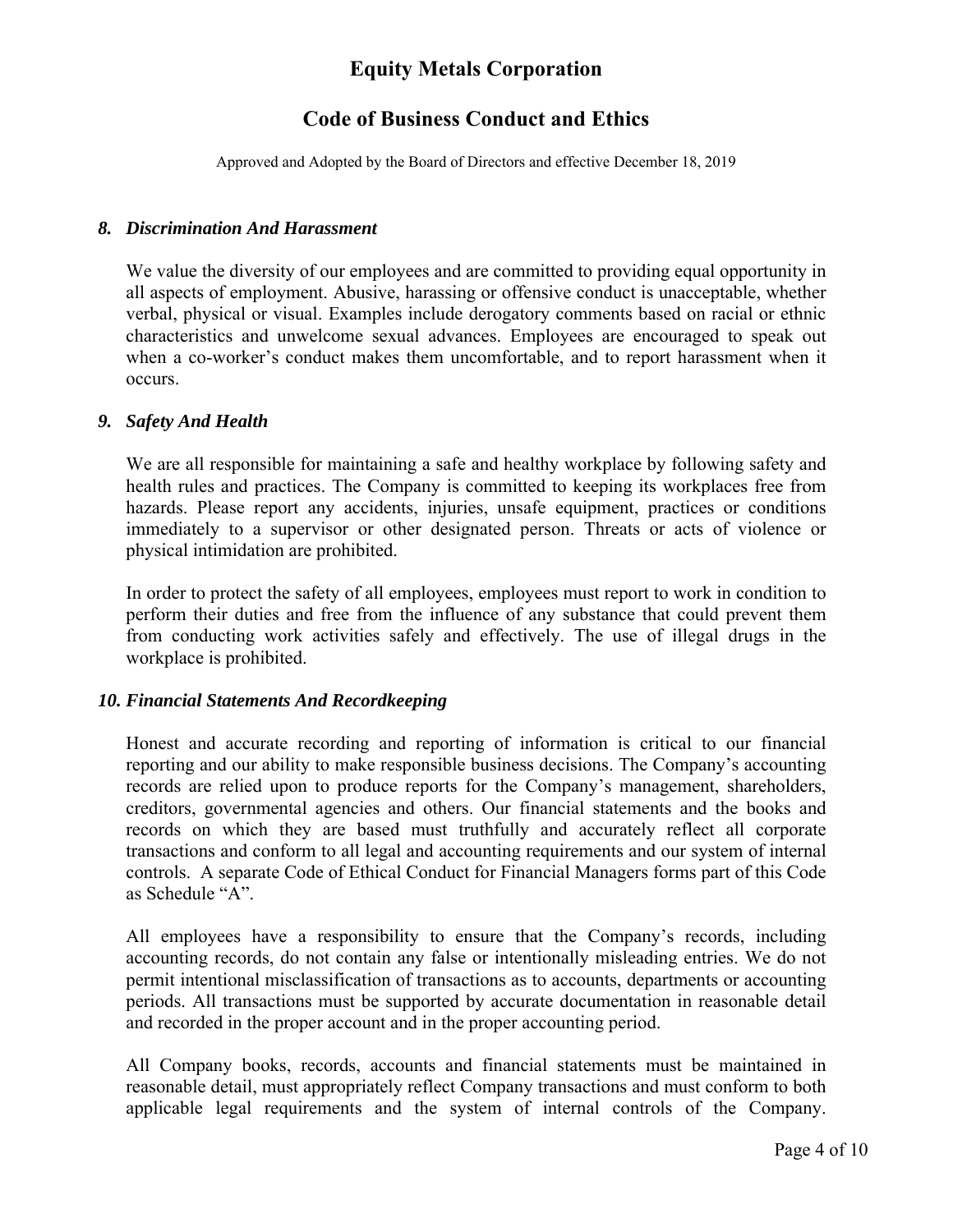# **Code of Business Conduct and Ethics**

Approved and Adopted by the Board of Directors and effective December 18, 2019

Unrecorded or "off the books" funds or assets should not be maintained unless permitted by applicable laws or regulations.

Business records and communications may become public through legal or regulatory investigations or the media. We should avoid exaggeration, derogatory remarks, legal conclusions or inappropriate characterizations of people and companies. This applies to communications of all kinds, including email and informal notes or interoffice memos. Records should be retained and destroyed in accordance with the Company's records storage and retention policy.

#### *11. Use Of E-Mail And Internet Services*

E-Mail systems and Internet services are provided to help us do work. Incidental and occasional personal use is permitted, but never for personal gain or any improper purpose. You may not access, send or download any information that could be insulting or offensive to another person, such as sexually explicit material or jokes, unwelcome propositions, ethnic or racial slurs, or any other message that could be viewed as harassment. Also remember that "flooding" our systems with junk mail and trivia hampers the ability of our systems to handle legitimate Company business and is prohibited.

Employees should not download copyrighted materials, should not copy material that is not licensed to the Company and should follow the terms of a license when using material that is licensed to the Company. No changes should be made to licensed materials without the prior consent of the Company. In addition, employees are discouraged from downloading games and screensavers, as these are common sources of viruses.

Your messages (including voice mail) and computer information are considered the Company's property and you should not have any expectation of privacy. Unless prohibited by law, the Company reserves the right to access and disclose this information as necessary for business purposes. Use good judgment, and do not access, send messages or store any information that you would not want to be seen or heard by other individuals.

### *12. Political Activities And Contributions*

We respect and support the right of our employees to participate in political activities. However, these activities should not be conducted on Company time or involve the use of any Company resources such as telephones, computers or supplies. Employees will not be reimbursed for personal political contributions.

We may occasionally express our views on local and national issues that affect our operations. In such cases, Company funds and resources may be used, but only when permitted by law and by our strict guidelines. The Company may also make limited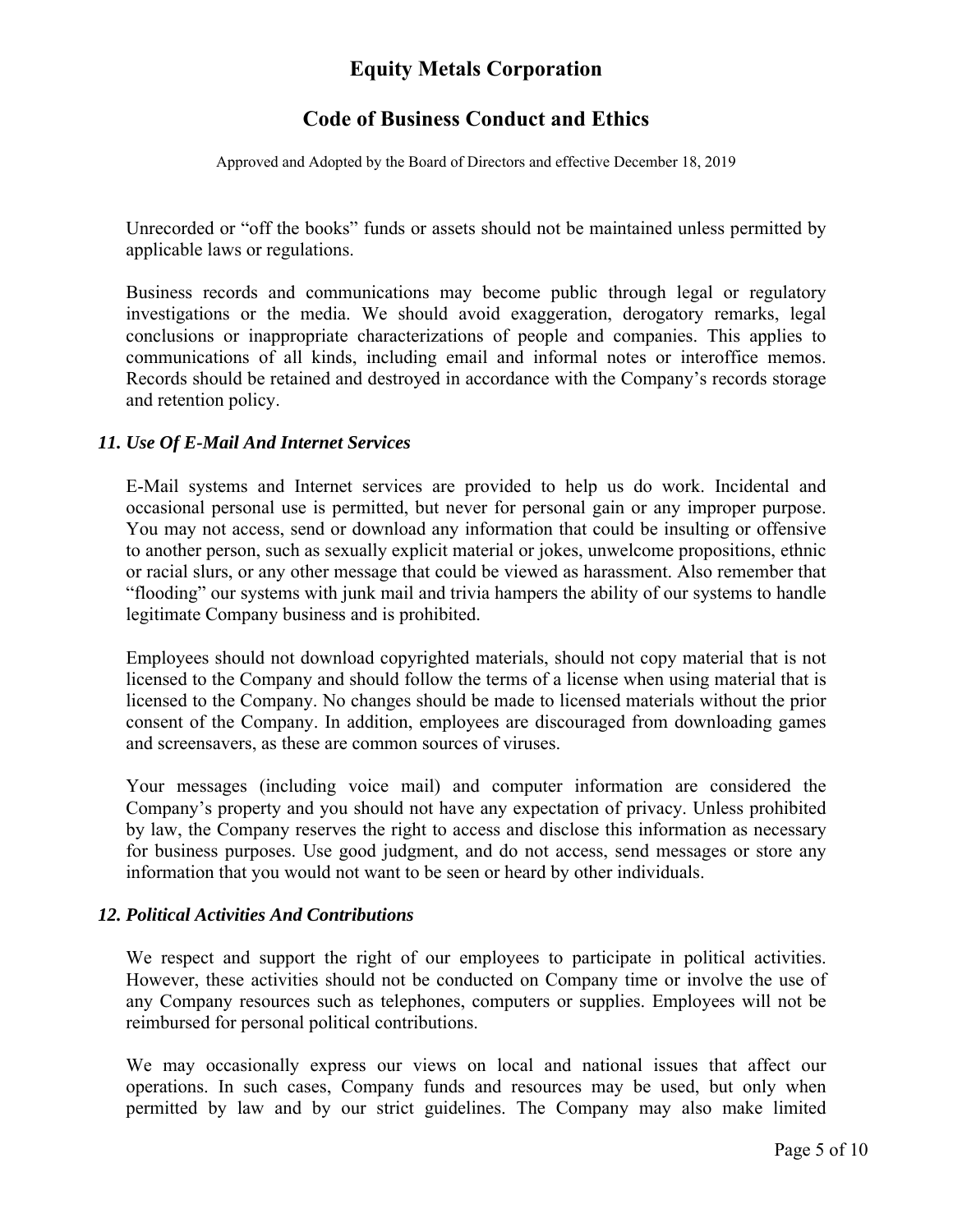### **Code of Business Conduct and Ethics**

Approved and Adopted by the Board of Directors and effective December 18, 2019

contributions to political parties or candidates in jurisdictions where it is legal and customary to do so. No employee may make or commit to political contributions on behalf of the Company without the approval of senior management.

#### *13. Gifts And Entertainment*

Business gifts and entertainment are customary courtesies designed to build goodwill among business partners. These courtesies include such things as meals and beverages, tickets to sporting or cultural events, discounts not available to the general public, travel, accommodation and other merchandise or services. In some cultures they play an important role in business relationships. However, a problem may arise when such courtesies compromise – or appear to compromise – our ability to make objective and fair business decisions.

Offering or receiving any gift, gratuity or entertainment that might be perceived to unfairly influence a business relationship should be avoided. These guidelines apply at all times, and do not change during traditional gift-giving seasons. No gift or entertainment should ever be offered, given, provided or accepted by any director or employee of the Company, or by any family member of a director or employee, unless it (1) is not a cash gift, (2) is consistent with customary business practices, (3) is not excessive in value, (4) cannot be construed as a bribe or payoff and (5) does not violate any applicable laws or regulations. Please discuss with your supervisor any gifts or proposed gifts if you are uncertain whether they are appropriate.

#### *14. Waivers Of This Code Of Business Conduct And Ethics*

Any waiver of this Code with respect to a director or officer of the Company may be made only by the Board of Directors or the Audit Committee. Any such waiver will be promptly disclosed to the extent required by applicable laws or stock exchange regulations.

#### *15. Reporting Of Any Illegal Or Unethical Behavior*

We have a strong commitment to conduct our business in a lawful and ethical manner. Employees are encouraged to talk to supervisors, managers or other appropriate personnel when in doubt about the best course of action in a particular situation and to report violations of laws, rules, regulations or this Code. We prohibit retaliatory action against any employee who, in good faith, reports a possible violation. It is unacceptable to file a report knowing it to be false.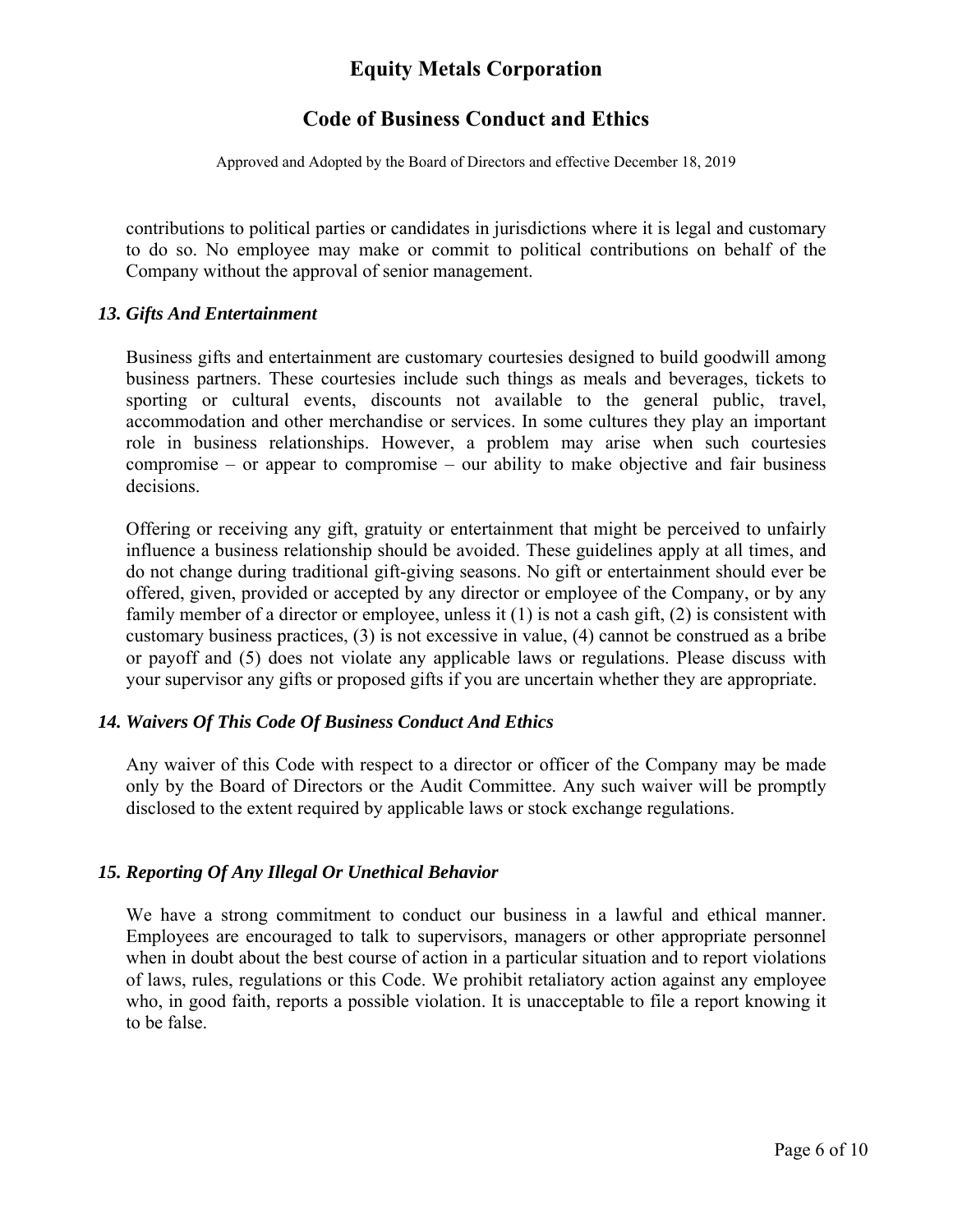# **Code of Business Conduct and Ethics**

Approved and Adopted by the Board of Directors and effective December 18, 2019

#### *16. Compliance Procedures*

This Code cannot, and is not intended to, address all of the situations you may encounter. There will be occasions where you are confronted by circumstances not covered by policy or procedure and where you must make a judgment as to the appropriate course of action.

Since we cannot anticipate every situation that may arise, it is important for the Company to set forth a general way to approach a new question or problem. These are the steps to keep in mind:

- *Make sure you have all of the facts.* In order to reach the right solutions, you must be as fully informed as possible.
- Ask yourself what you are specifically being asked to do. This analysis will enable you to focus on the specific issues that are raised and the available alternatives. Use your judgment and common sense. If something seems unethical or improper, it probably is.
- *Clarify your responsibility and role.* In most situations, there is shared responsibility. Are your colleagues informed? It may help to get others involved and to discuss the problem.
- *Discuss the problem with your supervisor.* This approach is best in most if not all situations. Your supervisor may be more knowledgeable about the issue and will appreciate being brought into the process. It is a supervisor's responsibility to help you to solve problems.
- *Seek help from Company resources.* In the rare instance in which it may not be appropriate to discuss an issue with your supervisor, or in which you feel uncomfortable approaching your supervisor, discuss the problem with the Company's general legal counsel. If you prefer to write, address your concerns to the Company's general legal counsel or the Chief Executive Officer.
- You may report ethical violations in confidence and without fear of retaliation. If your situation requires that your identity be kept secret, the Company will protect your anonymity. The Company does not permit retaliation of any kind against employees for good faith reports of ethical violations. An officer or employee who retaliates against someone who has reported an ethical violation in good faith is subject to discipline up to and including termination of employment. These procedures are intended to encourage and enable employees and others to raise serious concerns within the Company rather than seeking resolution outside the Company.
	- *Ask first*. If you are unsure of the proper course of action, seek guidance before you act.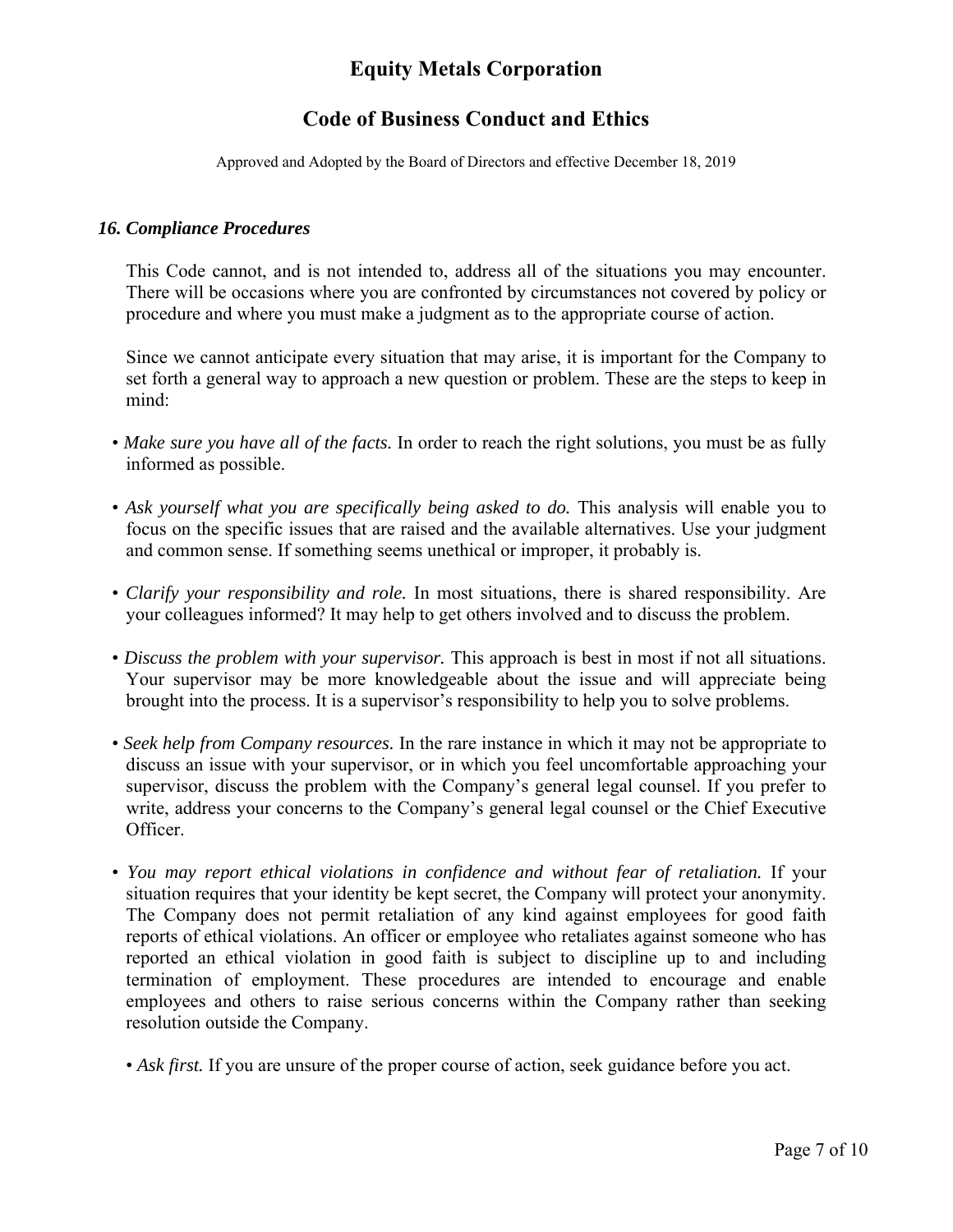### **Code of Business Conduct and Ethics**

Approved and Adopted by the Board of Directors and effective December 18, 2019

### **Schedule "A":**

#### **Code Of Ethical Conduct For Financial Managers**

#### *Introduction*

This Code of Ethical Conduct for Financial Managers ("Code") applies to all Financial Managers of Equity Metals Corporation (the "Company"). Financial Managers are the Company's principal executive officer, principal financial officer, principal accounting officer (s), controller or person performing similar functions.

This Code covers a wide range of financial and non-financial business practices and procedures. This Code does not cover every issue that may arise, but it sets out basic principles to guide all Financial Managers of the Company. If a law or regulation conflicts with a policy in this Code, the Financial Manager must comply with the law or regulation. If a Financial Manager has any questions about this Code or potential conflicts with a law or regulation, they should contact the Company's Board of Directors, Audit Committee or General Counsel.

Each Financial Manager shall recognize that Financial Managers hold an important and elevated role in corporate governance. They are uniquely capable and empowered to ensure that the Company's, its stockholders' and other stakeholders' interests are appropriately balanced, protected and preserved. Accordingly, this Code provides principles to which Financial Managers are expected to adhere and advocate. The Code embodies rules regarding individual and peer responsibilities, as well as responsibilities to the Company, the stockholders, other stakeholders and the public.

#### *Financial Code Principles And Responsibilities*

Financial Managers shall adhere to and advocate to the best of their knowledge and ability the following principles and responsibilities governing their professional and ethical conduct.

- 1. Act with honesty and integrity, including the ethical handling of actual or apparent conflicts of interest between personal and professional relationships. A "conflict of interest" exists when an individual's private interests interfere or conflict in any way (or even appear to interfere or conflict) with the interests of the Company.
- 2. When disclosing information to constituents, provide them with information that is accurate, complete, objective, relevant, timely and understandable.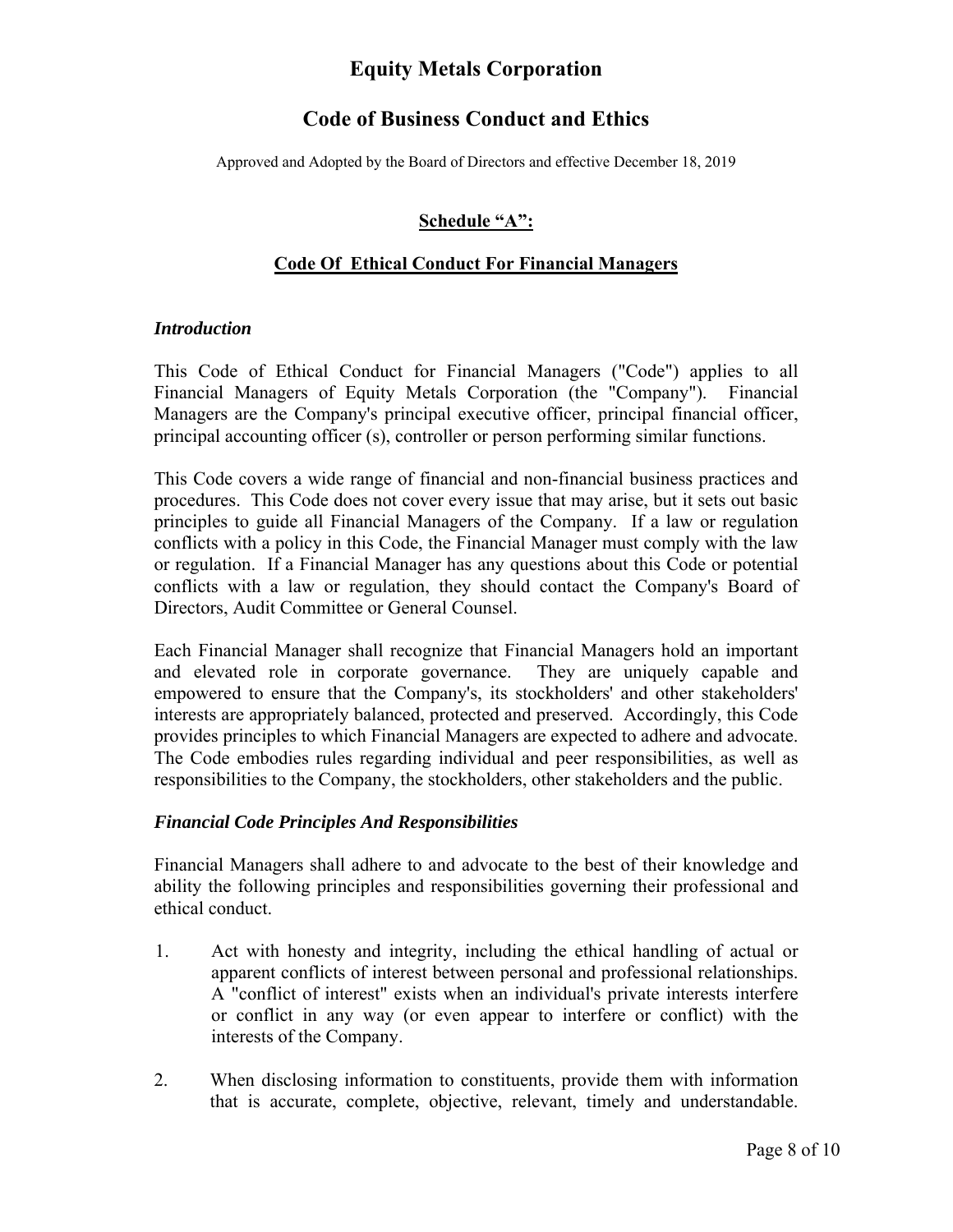# **Code of Business Conduct and Ethics**

Approved and Adopted by the Board of Directors and effective December 18, 2019

Reports and documents that the Company files with the Securities and Exchange Commission or releases to the public shall contain full, fair, accurate, timely and understandable information. The principal executive officer and principal financial officer shall review the annual and quarterly reports, certify and file them with the appropriate regulatory authorities.

- 3. Comply with rules and regulations of federal, state, provincial and local governments, and other appropriate private and public regulatory agencies.
- 4. Act in good faith, responsibly, with due care, competence and diligence, without misrepresenting material facts or allowing their independent judgment to be subordinated.
- 5. Protect and respect the confidentiality of information acquired in the course of their work except when authorized or otherwise legally obligated to disclose. Confidential information acquired in the course of their work shall not be used for personal advantage.
- 6. Achieve responsible use of and control over all assets and resources employed by or entrusted to them.
- 7. Promptly report code violations to the Company's Chairman of the Board and Audit Committee Chairman.

#### *Waivers Of The Code*

Any waiver of this Code for Financial Managers may be made only by the Audit Committee of the Board of Directors and will be promptly disclosed as required by law or the private regulatory body. Requests for waivers must be made in writing to the Company's Chairman of the Board and Audit Committee Chairman prior to the occurrence of the violation of the Code.

### *Reporting Of Violations Of The Code, Illegal Or Unethical Behavior*

Financial Managers should report observed violations of the Code and illegal or unethical behavior to the Company's Chairman of the Board and Audit Committee Chairman. All reports will be treated in a confidential manner and it is the Company's policy to not allow retaliation for reports made in good faith of misconduct by others. The Company's Audit Committee will lead all investigations of alleged violations or misconduct. Financial Managers are expected to cooperate in internal investigations of misconduct and violations of this Code.